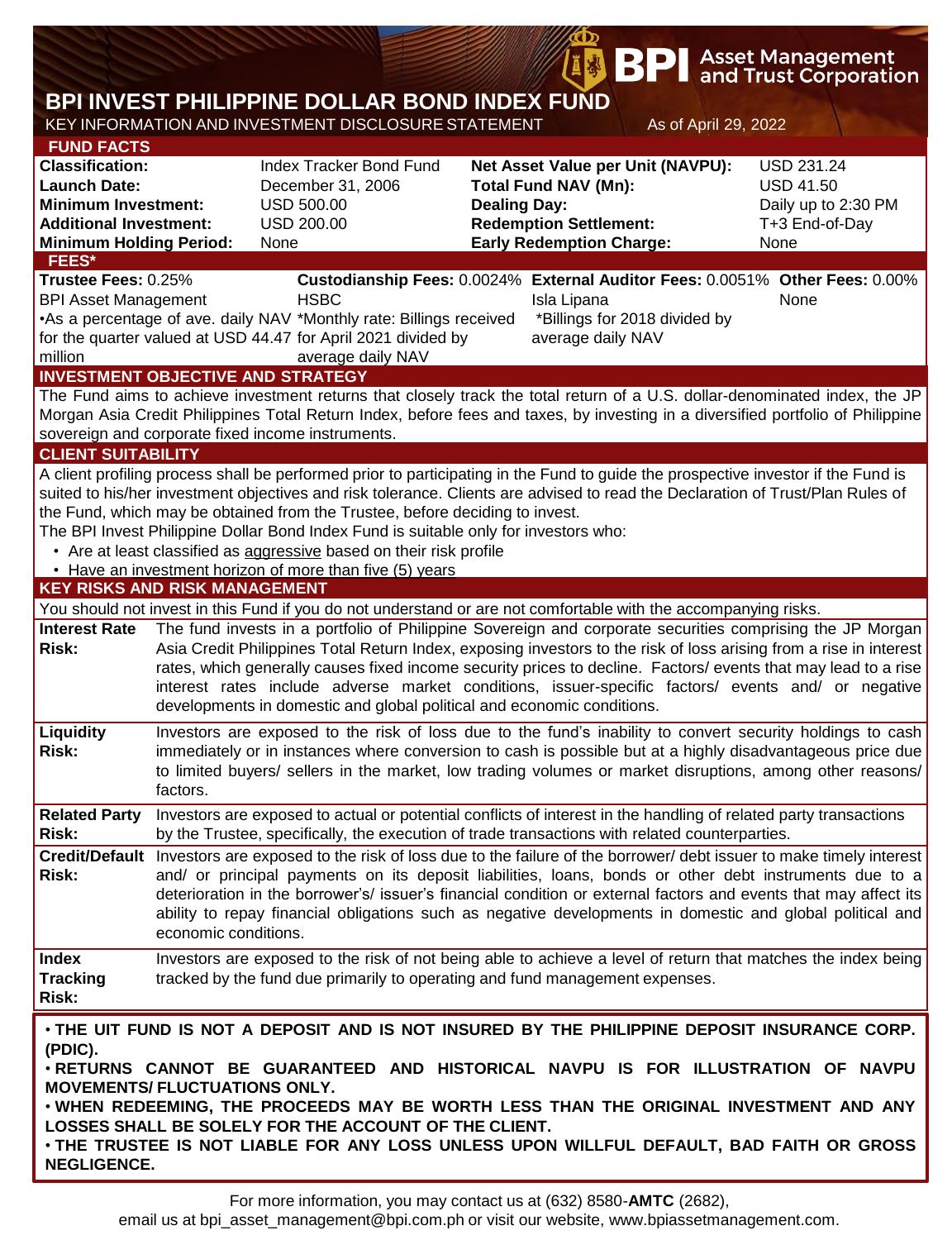## **FUND PERFORMANCE AND STATISTICS AS OF APRIL 29, 2022**

(Purely for reference purposes and is not a guarantee of future results)



**Fund -3.76 -7.32 -9.12 -8.14 3.53 131.24 Benchmark** -4.21 -7.81 -9.50 -8.44 4.04 144.18

\*Benchmark is the JP Morgan Asia Credit Philippines Total Return

**Fund -8.14 -1.51 1.16 2.84 2.19 5.62 Benchmark** -8.44 -1.44 1.33 3.10 2.42 5.99

**Fund -9.90 0.26 6.87 13.27 -0.73 5.85 Benchmark** -10.39 0.58 7.30 13.95 -0.61 6.36

**1 mo 3 mo 6 mo 1YR 3YRS S.I.<sup>2</sup>**

**1YR 2YRS 3YRS 4YRS 5YRS S.I.**

**YTD 2021 2020 2019 2018 2017**

| <b>NAVPU over the past 12 months</b> |  |  |  |  |  |  |  |
|--------------------------------------|--|--|--|--|--|--|--|
| 258.40                               |  |  |  |  |  |  |  |
| 231.24                               |  |  |  |  |  |  |  |
|                                      |  |  |  |  |  |  |  |
| 6.85                                 |  |  |  |  |  |  |  |
| 4.34                                 |  |  |  |  |  |  |  |
| 4.60                                 |  |  |  |  |  |  |  |
| 75                                   |  |  |  |  |  |  |  |
| 0.5                                  |  |  |  |  |  |  |  |
|                                      |  |  |  |  |  |  |  |

<sup>1</sup>Returns are net of fees.

<sup>2</sup>Since Inception

<sup>3</sup>Measures the degree to which the Fund fluctuates vis-à-vis its average return over a period of time.

<sup>4</sup>Measure of deviation between the Fund's return and benchmark returns. A lower number means the Fund's return is closely aligned with the benchmark. 5 Includes accrued income, investment securities purchased, accrued expenses, etc.

\*Declaration of Trust is available upon request through branch of account.

| <b>PORTFOLIO COMPOSITION</b>                        |               | <b>TOP TEN HOLDINGS</b> |                 |  |
|-----------------------------------------------------|---------------|-------------------------|-----------------|--|
| <b>Allocation</b>                                   | % of Fund     | <b>Name</b>             | <b>Maturity</b> |  |
| Government                                          | 55.89         | <b>RoP Bonds</b>        | 2/2/2030        |  |
| Corporates<br>Cash                                  | 41.93<br>0.24 | <b>RoP Bonds</b>        | 10/23/2034      |  |
| Time deposits and money market                      | 1.55          | <b>RoP Bonds</b>        | 1/14/2031       |  |
| Other receivables – net of liabilities <sup>5</sup> | 0.39          | <b>RoP Bonds</b>        | 2/1/2028        |  |
| <b>Maturity Profile</b>                             |               | <b>RoP Bonds</b>        | 2/2/2042        |  |
| Cash and Less than 1 Year                           | 8.47          | <b>RoP Bonds</b>        | 7/6/2046        |  |
| Between 1 and 3 Years                               | 20.05         | <b>RoP Bonds</b>        | 3/1/2041        |  |
| Between 3 and 5 Years                               | 16.02         | <b>RoP Bonds</b>        | 1/20/2040       |  |
| Between 5 and 7 Years                               | 7.52          | <b>RoP Bonds</b>        | 3/16/2025       |  |
| Between 7 and 10 Years                              | 21.08         | <b>RoP</b> Bonds        | 1/14/2029       |  |
| More than 10 Years                                  | 26.85         |                         |                 |  |

## **RELATED PARTY TRANSACTIONS\***

**CUMULATIVE PERFORMANCE (%) <sup>1</sup>**

Index

**ANNUALIZED PERFORMANCE (%) <sup>1</sup>**

**CALENDAR YEAR PERFORMANCE (%) <sup>1</sup>**

The Fund has investments and trade transactions with BPI Asset Management and Trust Corporation (BPI AMTC):

Ayala Corporation – USD 0.86 million, AC Energy – USD 1.01 million, Bank of the Philippine Islands – USD 0.64 million Globe Telecom – USD 0.68 million

Investments in the said outlets were approved by the BPI AMTC's Board of Directors. Likewise, all related party transactions are conducted on an arm's length and best execution basis and within established limits.

\* Related party in accordance with BPI AMTC's internal policy.